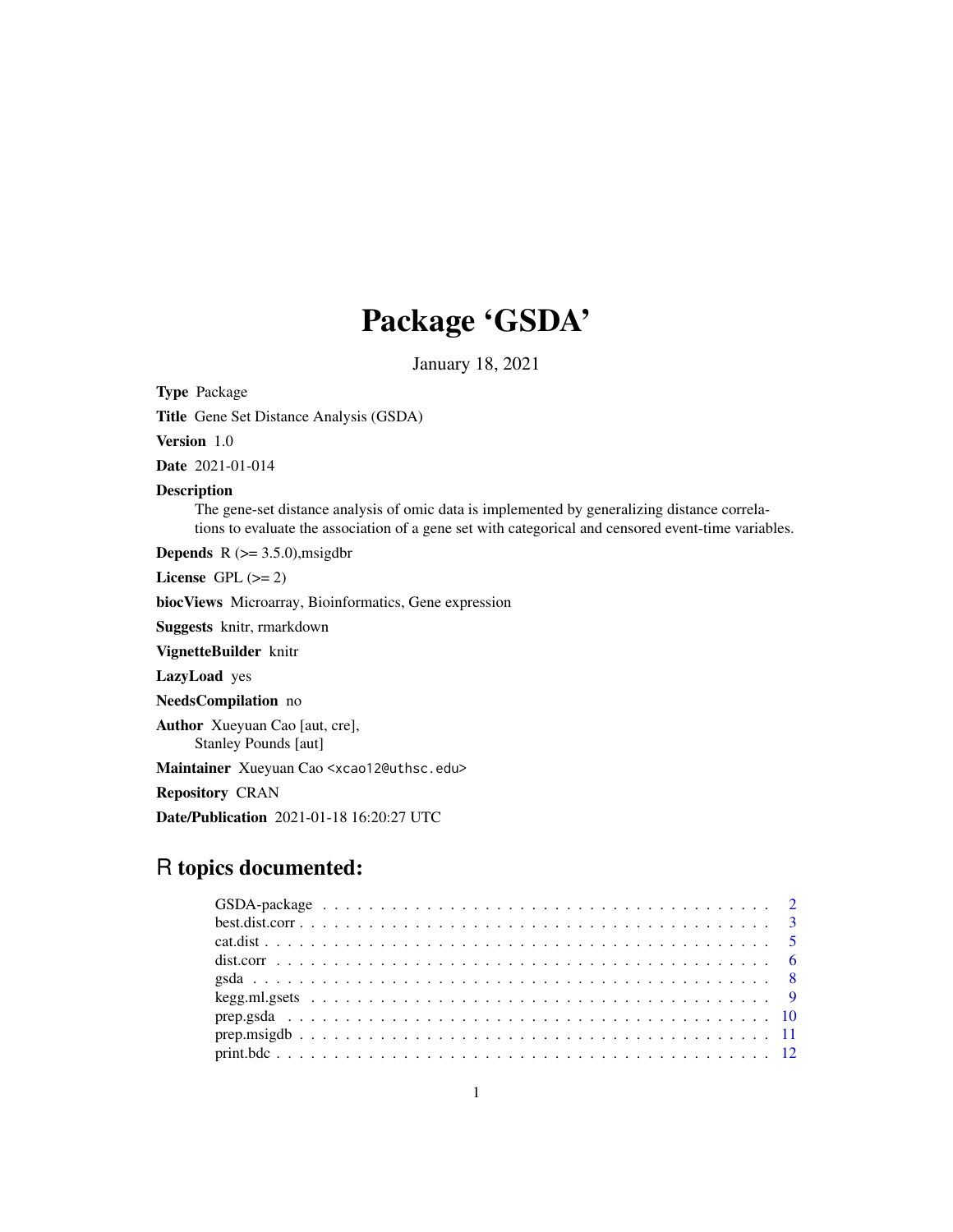# <span id="page-1-0"></span>2 GSDA-package

GSDA-package *Gene Set Distance Analysis (GSDA)*

# <span id="page-1-1"></span>Description

The gene-set distance analysis of omic data is implemented by generalizing distance correlations to evaluate the association of a gene set with categorical and censored event-time variables.

# Details

The DESCRIPTION file:

| Package:         | <b>GSDA</b>                                                                                                        |
|------------------|--------------------------------------------------------------------------------------------------------------------|
| Type:            | Package                                                                                                            |
| Title:           | Gene Set Distance Analysis (GSDA)                                                                                  |
| Version:         | 1.0                                                                                                                |
| Date:            | 2021-01-014                                                                                                        |
| Authors $@R$ :   | $c(\text{person("Xueyuan", "Cao", email = "xcao12@uthsc.edu", role = c("aut", "cre"))})$ , person("Stanley", "Poun |
| Description:     | The gene-set distance analysis of omic data is implemented by generalizing distance correlations to evaluated      |
| Depends:         | $R$ ( $> = 3.5.0$ ), msigdbr                                                                                       |
| License:         | $GPL (=2)$                                                                                                         |
| biocViews:       | Microarray, Bioinformatics, Gene expression                                                                        |
| Suggests:        | knitr, rmarkdown                                                                                                   |
| VignetteBuilder: | knitr                                                                                                              |
| LazyLoad:        | yes                                                                                                                |
| Author:          | Xueyuan Cao [aut, cre], Stanley Pounds [aut]                                                                       |
| Maintainer:      | Xueyuan Cao <xcao12@uthsc.edu></xcao12@uthsc.edu>                                                                  |

Index of help topics:

| GSDA-package   | Gene Set Distance Analysis (GSDA)   |
|----------------|-------------------------------------|
| U.center       | U Centering                         |
| best.dist.corr | Best Distance Correlattion          |
| cat.dist       | Distance for a Categorical Variable |
| dist.corr      | Distance Correlattion               |
| gsda           | Gene-Set Distance Analsysis (GSDA)  |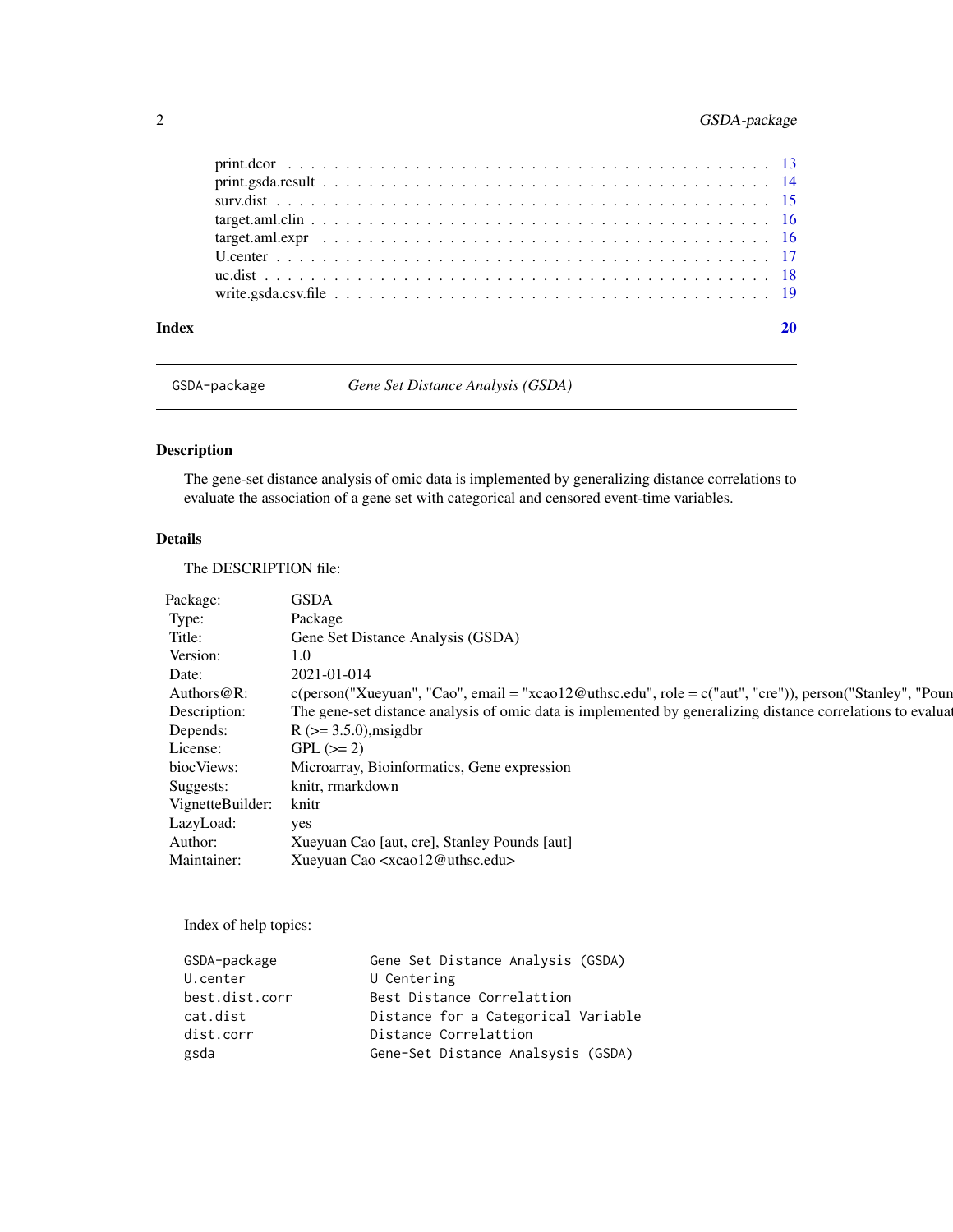# <span id="page-2-0"></span>best.dist.corr 3

| kegg.ml.gsets       | KEGG gene set data for the AML and CML pathways |
|---------------------|-------------------------------------------------|
| prep.gsda           | GSDA Data Preparation                           |
| prep.msigdb         | Preparation of MSigDB for GSDA                  |
| print.bdc           | Print Method for Best Distance Correlation      |
| print.dcor          | Print Method for Distance Correlation           |
| print.gsda.result   | Print Method for GSDA Result                    |
| surv.dist           | Distance of a Survival Endpoint                 |
| target.aml.clin     | Clinical outcomes for AML TARGET Project        |
| target.aml.expr     | RNA-seq expression from the AML TARGET project  |
| uc.dist             | U-centered Distance Matrix                      |
| write.gsda.csv.file | Write GSDA Result to a Comma Delimited File     |

Further information is available in the following vignettes:

GSDA An Introduction to the GSDA Package (source, pdf)

# Author(s)

# NA

Maintainer: NA

# References

Cao X and Pounds S (2021) Gene-Set Distance Associations (GSDA): A Powerful Tool for Gene-Set Association Analysis.

#### Examples

```
data(target.aml.clin)
data(target.aml.expr)
data(kegg.ml.gsets)
res=gsda(target.aml.expr,
         target.aml.clin,
         kegg.ml.gsets,
         "Chloroma","oe","ct")
```
<span id="page-2-1"></span>best.dist.corr *Best Distance Correlattion*

# Description

Use a backward elimination procedure to identify a subset of variables in X most strongly associated with Y according to the distance correlation p-value.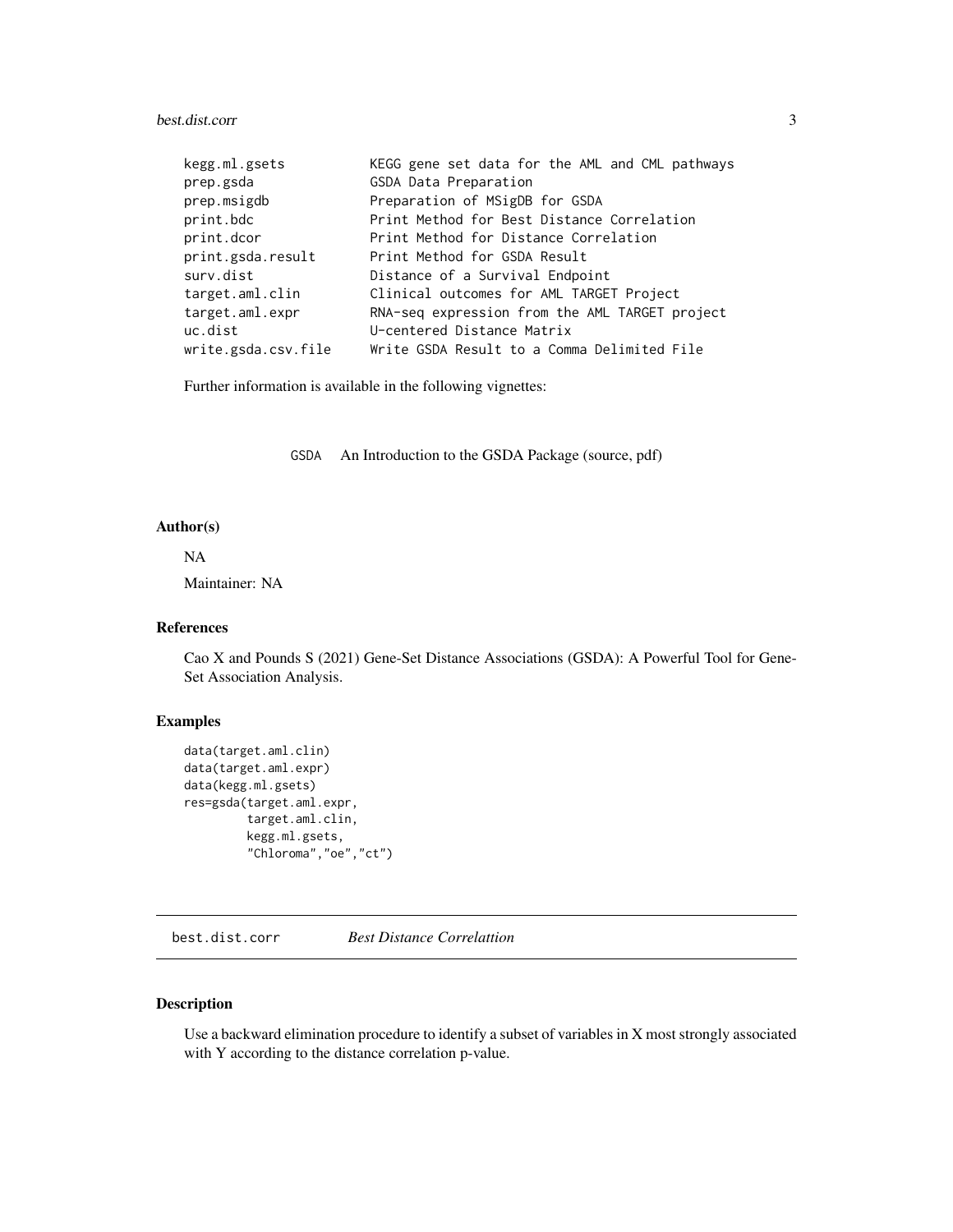#### Usage

best.dist.corr(X, Y, x.dist = "oe", y.dist = "oe")

#### Arguments

| $\mathsf{X}$ | The omic numeric data matrix with subjects in rows and variables in columns.<br>Note that this is the TRANSPOSE of the omic data matrix for some other omic<br>data analysis packages and for the gsda function of this package. |
|--------------|----------------------------------------------------------------------------------------------------------------------------------------------------------------------------------------------------------------------------------|
| Y            | Numeric data matrix, vector, or data.frame with each row representing a subject.<br>The function assumes the same set of subjects are represent in the same order in<br>X and Y.                                                 |
| x.dist       | The distance metric for omic data $(X)$ , may be "oe" (overall Euclidean), "me"<br>(marginal Euclidean), "om" (overall Manhattan), or "mm" (marginal Manhat-<br>tan).                                                            |
| y.dist       | The distance metric for clinical data, may be "oe" (overall Euclidean), "me"<br>(marginal Euclidean), "om" (overall Manhattan), or "mm" (marginal Manhat-<br>$tan)$ , same options as for X                                      |

# Details

This function computes dist.corr for X and Y. It then determines which column of X may be dropped to give the smallest p-value in dist.corr. This process is repeated until X has been reduced to only one variable. In this way, a dist.corr p-value is obtained after dropping each X variable. The subset of X variables giving the smallest p-value in this series of analyses is returned with additional result details.

# Value

A list with the following components:

| rX       | reduced X matrix                                                                                                                                                                          |
|----------|-------------------------------------------------------------------------------------------------------------------------------------------------------------------------------------------|
| best.res | best result by backward elimination                                                                                                                                                       |
| all.res  | all backward elimination results: the first column has the index of the column<br>of X that was dropped; the second column has the negative $log 10$ p-value of the<br>resulting X matrix |
| Χ        | echoes input X                                                                                                                                                                            |
| Υ        | echoes input Y                                                                                                                                                                            |

#### Author(s)

Xueyuan Cao <xcao12@uthsc.edu> and Stanley Pounds <stanley.pounds@stjude.org>

#### References

Cao X and Pounds S (2021) Gene-Set Distance Associations (GSDA): A Powerful Tool for Gene-Set Association Analysis.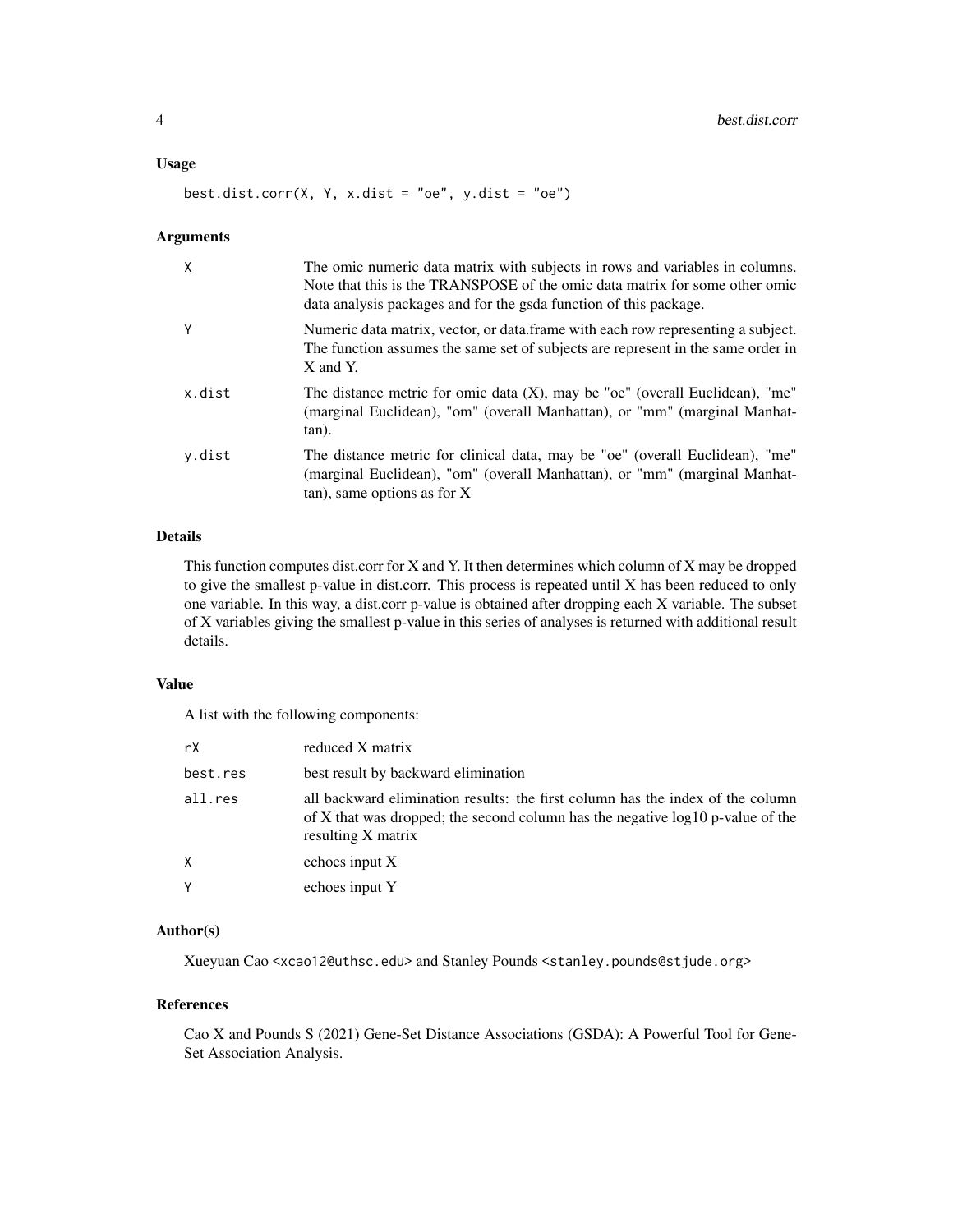#### <span id="page-4-0"></span>cat.dist 5

# See Also

[dist.corr](#page-5-1)

### Examples

```
data(target.aml.clin)
data(target.aml.expr)
target.aml.expr=sqrt(target.aml.expr)
target.aml.expr=t(target.aml.expr)
bdc.chl=best.dist.corr(target.aml.expr,
                       target.aml.clin$Chloroma,
                       "oe","ct")
```
<span id="page-4-1"></span>cat.dist *Distance for a Categorical Variable*

### Description

A function to calculate the distance for a categorical variable.

#### Usage

cat.dist(X)

#### Arguments

X vector of category designations

#### Details

This function calculates distance function for a categorical variable. The result is a square n by n matrix in which entry (i,j) has value 1 if entry i and entry j of the input vector X are not equal and entry  $(i,j)$  of the result matrix has value 0 if entry i and entry j of the input vector are equal. The distance between subject i and subject j is zero if the two subjects have the same categorical designation. The distance between subject i and subject j is one if the two subjects do not have the same categorical designation.

#### Value

A square matrix with each dimension equal to the length of X.

#### Author(s)

Xueyuan Cao <xcao12@uthsc.edu> and Stanley Pounds <stanley.pounds@stjude.org>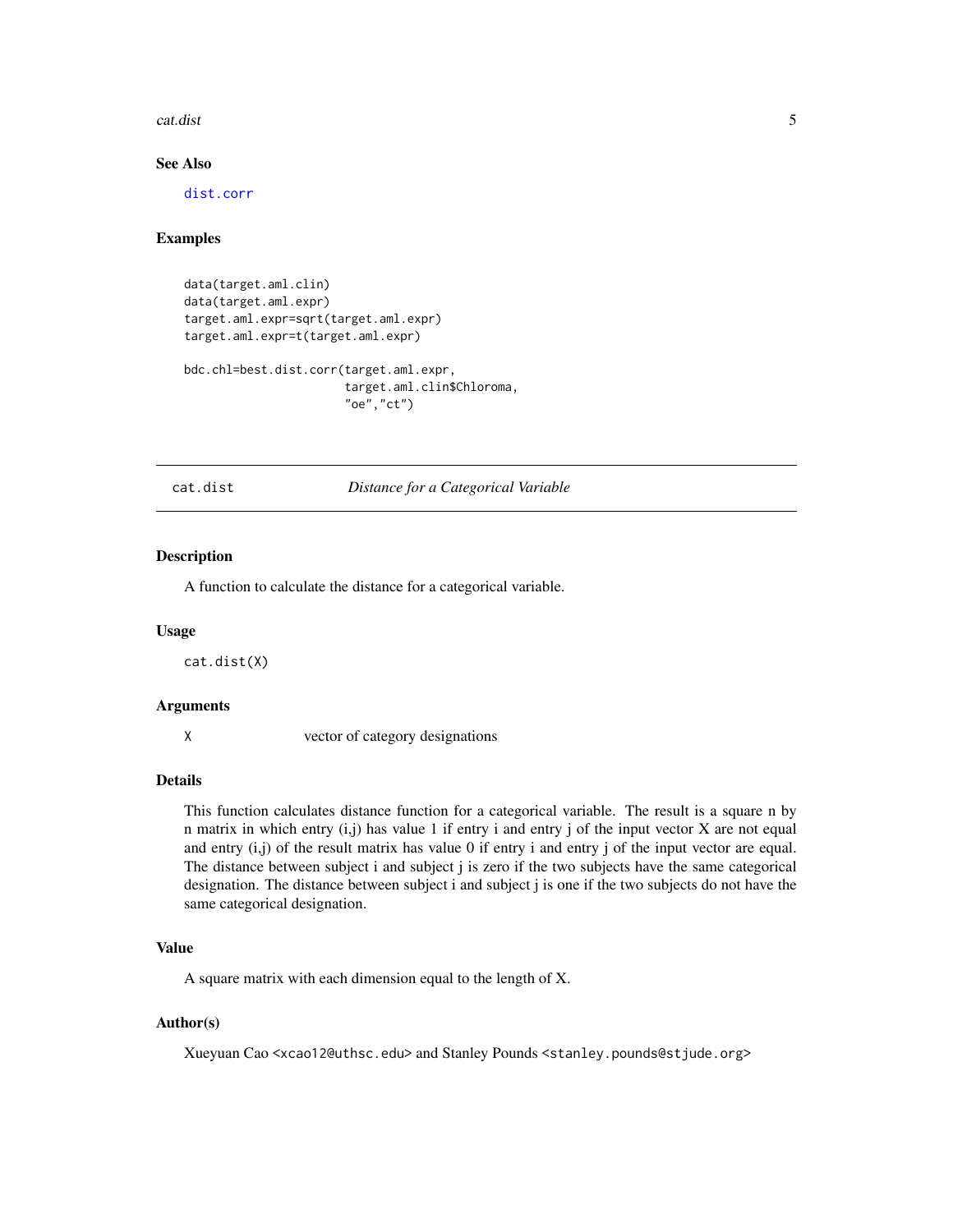# <span id="page-5-0"></span>References

Cao X and Pounds S (2021) Gene-Set Distance Associations (GSDA): A Powerful Tool for Gene-Set Association Analysis.

# See Also

[surv.dist](#page-14-1)

#### Examples

```
data(target.aml.clin)
cd=cat.dist(target.aml.clin$Chloroma)
cd[1:5,1:5]
```
<span id="page-5-1"></span>dist.corr *Distance Correlattion*

# Description

Calculate the distance correlation for a gene set's omic data matrix with another variable.

# Usage

dist.corr(X, Y, x.dist = "me", y.dist = "me")

# **Arguments**

| $\mathsf{X}$ | The omic numeric data matrix with subjects as rows and variables as columns.<br>Note this is the TRANSPOSE of how some omic data analysis packages repre-<br>sent omic data and how the omic data is represented in the gsda function of this<br>package. |
|--------------|-----------------------------------------------------------------------------------------------------------------------------------------------------------------------------------------------------------------------------------------------------------|
| Y            | Numeric data matrix, vector, or data.frame. The rows of X and rows of Y must<br>represent the same set of subjects in the same order.                                                                                                                     |
| x.dist       | The distance metric for omic data $(X)$ , may be "oe" (overall Euclidean), "me"<br>(marginal Euclidean), "om" (overall Manhattan), or "mm" (marginal Manhat-<br>tan).                                                                                     |
| y.dist       | The distance metric for clinical data, may be "oe" (overall Euclidean), "me"<br>(marginal Euclidean), "om" (overall Manhattan), or "mm" (marginal Manhat-<br>$tan)$ , same options as for X                                                               |

# Details

The function calculates distance matrix for X and Y using one of the four methods "oe" (overall Euclidean), "me" (marginal Euclidean), "om" (overall Manhattan), or "mm" (marginal Manhattan). Then, the distance matrices are centered by U-centering and distance correlation is calculated as the inner product of the two U-centered distance matrices over the squared of inner product of each of the two U-centered distance matrices. The distance correlation t-statistics follows a t-distribution with  $n*(n-3)/2$  degree of freedom according to Zhu et al.(2020).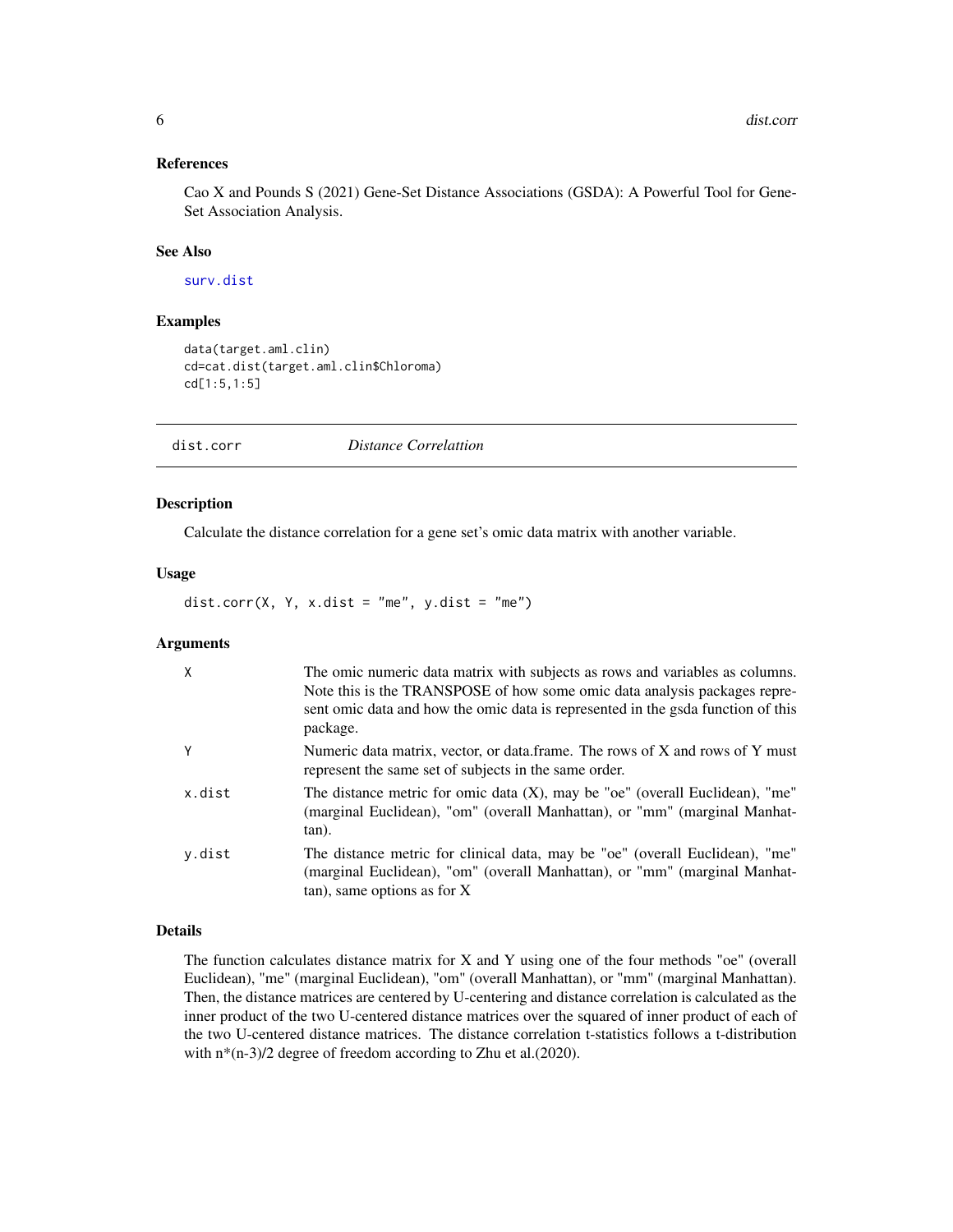#### <span id="page-6-0"></span>dist.corr 7

# Value

A list with the following components:

| odCor   | overall distance correlation statistic                        |
|---------|---------------------------------------------------------------|
| t.odCor | t-stat for overall distance correlation statistic             |
| p.odCor | p-value for overall distance correlation statistic            |
| dCor    | distance-based correlation matrix for each pair of variables. |
| t.dCor  | t-stat for distance-based correlation matrix                  |
| p.dCor  | p-value for distance-based correlation matrix                 |
| X       | echo input data matrice X                                     |
| Y       | echo input data matrice Y                                     |
| x.dist  | echo input distance metric for X                              |
| y.dist  | echo input distance metric for Y                              |

# Author(s)

Xueyuan Cao <xcao12@uthsc.edu> and Stanley Pounds <stanley.pounds@stjude.org>

#### References

Cao X and Pounds S (2021) Gene-Set Distance Associations (GSDA): A Powerful Tool for Gene-Set Association Analysis.

Zhu C, Yao S, Zhang X and Shao X (2020) Distance-based and RKHS-based Dependence Metrics in High Dimension. arXiv:1902.03291

# See Also

[best.dist.corr](#page-2-1)

# Examples

```
data(target.aml.clin)
data(target.aml.expr)
target.aml.expr=sqrt(target.aml.expr)
target.aml.expr=t(target.aml.expr)
```

```
dc.chl=dist.corr(target.aml.expr,
                 target.aml.clin$Chloroma,
                 "oe","ct")
```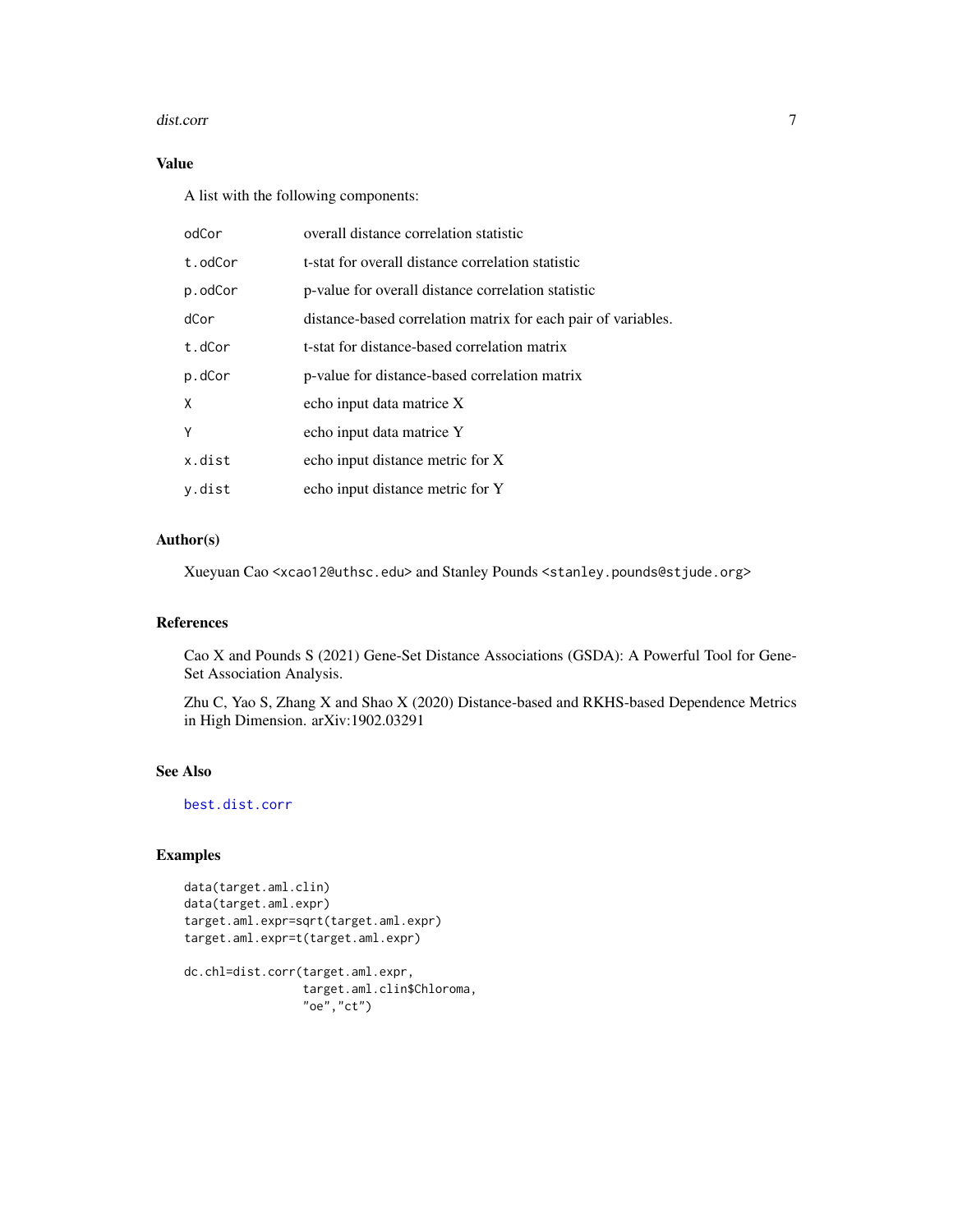#### <span id="page-7-1"></span><span id="page-7-0"></span>Description

This function impletements the gene-set distance analysis (GSDA) of omic data by generalizing distance correlations to evaluate the association of each of a series gene sets with numeric, categorical, and censored event-time variables.

#### Usage

gsda(omic.data, clin.data, vset.data, clin.vars, omic.dist, clin.dist)

# Arguments

| omic.data | The genomic data matrix with features as rows and subjects as columns. The<br>column names of omic.data are assumed to be observation identifiers. The gsda<br>function calls the function prep.gsda to merge omic.data (by column name) and<br>clin.data (by the column named "ID") before performing the GSDA procedure.      |
|-----------|---------------------------------------------------------------------------------------------------------------------------------------------------------------------------------------------------------------------------------------------------------------------------------------------------------------------------------|
| clin.data | A data frame of clinical data. Each row is a subject and each column is a vari-<br>able. The "ID" column of clin.data includes observation identifiers. The gsda<br>function calls the function prep.gsda to merge omic.data (by column name) and<br>clin.data (by the column named "ID") before performing the GSDA procedure. |
| vset.data | Variable set data. Each row assigns a variable (column named vID) to a variable<br>set (column named vset).                                                                                                                                                                                                                     |
| clin.vars | Column name(s) of clinical variable(s) to be associated with the gene-sets.                                                                                                                                                                                                                                                     |
| omic.dist | The distance metric for omic data, may be "oe" (overall Euclidean), "me" (marginal<br>Euclidean), "om" (overall Manhattan), or "mm" (marginal Manhattan)                                                                                                                                                                        |
| clin.dist | The distance metric for clinical data, may be "oe" (overall Euclidean), "me"<br>(marginal Euclidean), "om" (overall Manhattan), or "mm" (marginal Manhattan)                                                                                                                                                                    |

# Details

This function performs the GSDA method described by Cao and Pounds (2020) through generalizing distance correlations to evaluate the association of a gene set with categorical and censored event-time variables. The distance matrices are centered by U-centering and distance correlation is the inner product of the two U-centered distance matrices over the squared of inner product of each of the two U-centered distance matrices. The distance correlation t-statistics asymptotically follows a t-distribution with n\*(n-3)/2 degree of freedom according to Zhu et al. (2020).

#### Value

A data.frame with the following columns:

| vset | The name of variable set (gene-set).                  |
|------|-------------------------------------------------------|
| vIDs | The list of variables in the variable set (gene-set). |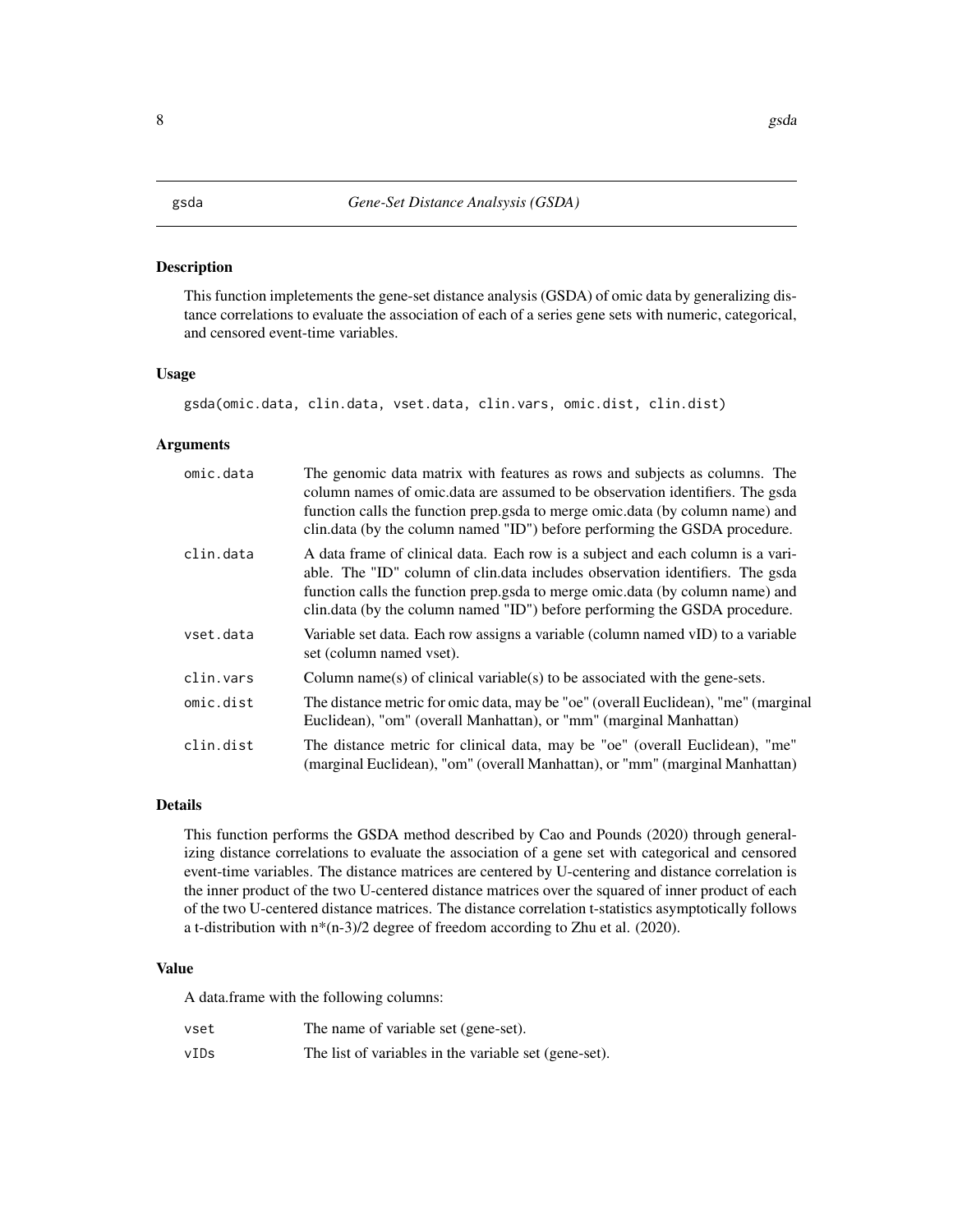# <span id="page-8-0"></span>kegg.ml.gsets 9

| dCor      | The distance association statistics for the variable set. |
|-----------|-----------------------------------------------------------|
| p.vset    | The p-value.                                              |
| comp.time | Computation time for each set.                            |

# Author(s)

Xueyuan Cao <xcao12@uthsc.edu> and Stanley Pounds <stanley.pounds@stjude.org>

#### References

Cao X and Pounds S (2021) Gene-Set Distance Associations (GSDA): A Powerful Tool for Gene-Set Association Analysis.

Zhu C, Yao S, Zhang X and Shao X (2020) Distance-based and RKHS-based Dependence Metrics in High Dimension. arXiv:1902.03291

#### See Also

**[GSDA](#page-1-1)** 

#### Examples

```
data(target.aml.clin)
data(target.aml.expr)
data(kegg.ml.gsets)
res=gsda(target.aml.expr,
         target.aml.clin,
         kegg.ml.gsets,
         "Chloroma","oe","ct")
```
kegg.ml.gsets *KEGG gene set data for the AML and CML pathways*

### Description

A data set with the list of ensemble gene identifiers for the acute myeloid leukemia (AML) and chronic myeloid leukemia pathways as defined in the KEGG pathway database

#### Usage

data("kegg.ml.gsets")

# Format

A data frame with 128 rows describing the pairings between the following 2 variables.

vset KEGG pathway name

vID Ensemble gene (ENSG) identifier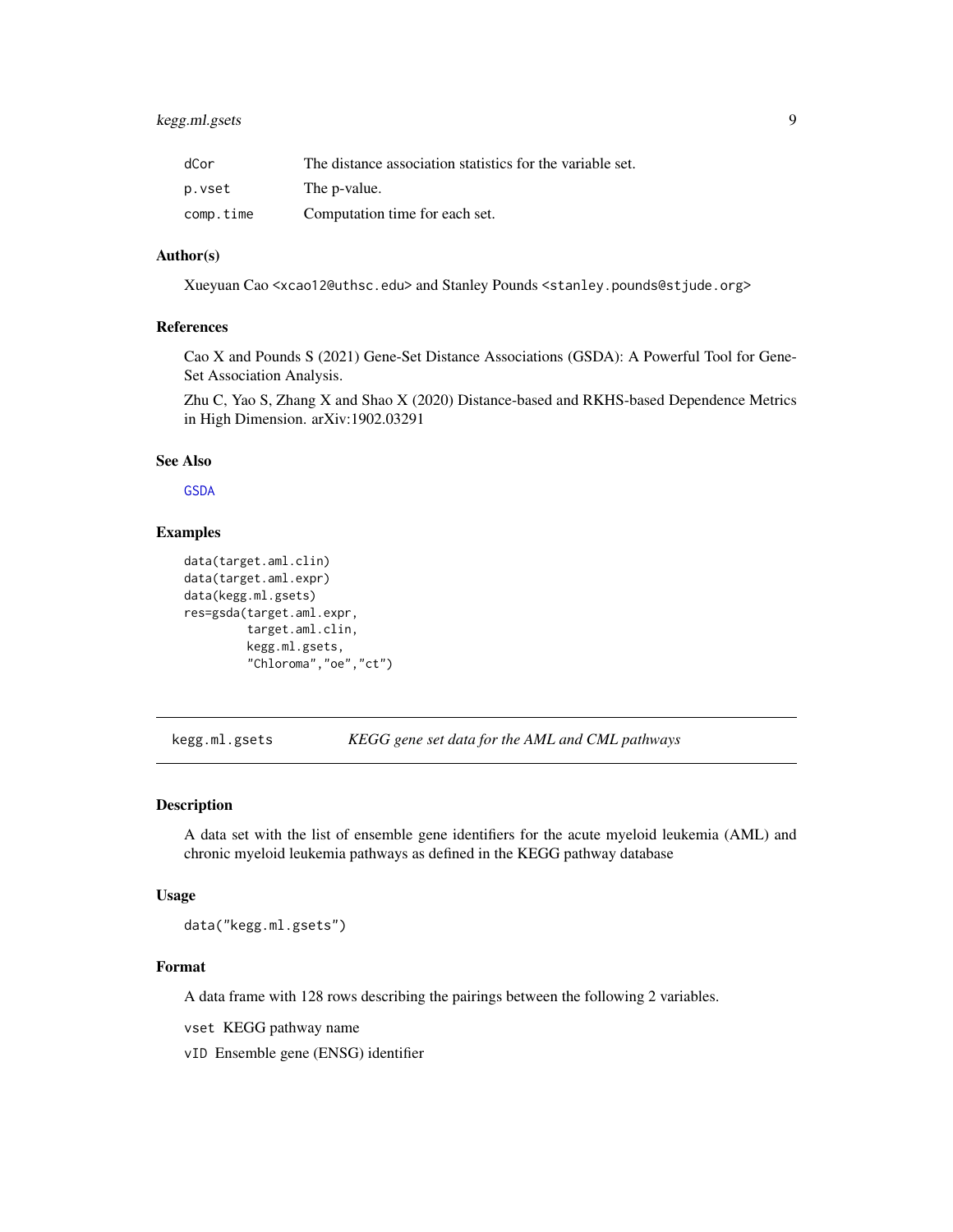#### <span id="page-9-0"></span>Details

A dataset with assignments of ensemble gene identifiers (ENSG) to KEGG pathway names

#### Source

[http://software.broadinstitute.org/gsea/msigdb/cards/KEGG\\_CHRONIC\\_MYELOID\\_LEUKEMIA](http://software.broadinstitute.org/gsea/msigdb/cards/KEGG_CHRONIC_MYELOID_LEUKEMIA)

[http://software.broadinstitute.org/gsea/msigdb/cards/KEGG\\_ACUTE\\_MYELOID\\_LEUKEMIA](http://software.broadinstitute.org/gsea/msigdb/cards/KEGG_ACUTE_MYELOID_LEUKEMIA)

Merged with information from [ftp://ftp.ncbi.nlm.nih.gov/gene/DATA/GENE\\_INFO/Mammalia](ftp://ftp.ncbi.nlm.nih.gov/gene/DATA/GENE_INFO/Mammalia/Homo_sapiens.gene_info.gz)/ [Homo\\_sapiens.gene\\_info.gz](ftp://ftp.ncbi.nlm.nih.gov/gene/DATA/GENE_INFO/Mammalia/Homo_sapiens.gene_info.gz) to translate gene symbols to Ensemble gene (ENSG) identifiers

# Examples

data(kegg.ml.gsets)

<span id="page-9-1"></span>

prep.gsda *GSDA Data Preparation*

# Description

A function to prepare omic data, clinical data and variable set into an ordered matched format for GSDA analysis.

#### Usage

prep.gsda(data.mtx, clin.data, vset.data = NULL)

# Arguments

| data.mtx  | Numeric data matrix with column names giving subject identifiers.                                                                                          |
|-----------|------------------------------------------------------------------------------------------------------------------------------------------------------------|
| clin.data | Data.frame with column named "ID" with subject identifiers matching column<br>names of data.mtx.                                                           |
| vset.data | data.frame of variable-set assignments with columns named "vID" for variable<br>identifier and "vset" for name or identifier of a variable set (gene-set). |

#### Details

The gsda function uses prep.gsda to prepare the omic data matrix, clinical dataframe and variable set (gene set) into ordered and matched format, which is then used for GSDA analysis.

# Value

A list with the following components:

| omic.data  | data matrix with columns in the same order as clin.data SID.                     |
|------------|----------------------------------------------------------------------------------|
| clin.data  | data. frame with ID column in same order as columns of omic. data.               |
| vset.data  | variable set ordered by name of variable set.                                    |
| vset.index | simple data.frame showing first and last row of vset.data for each variable set. |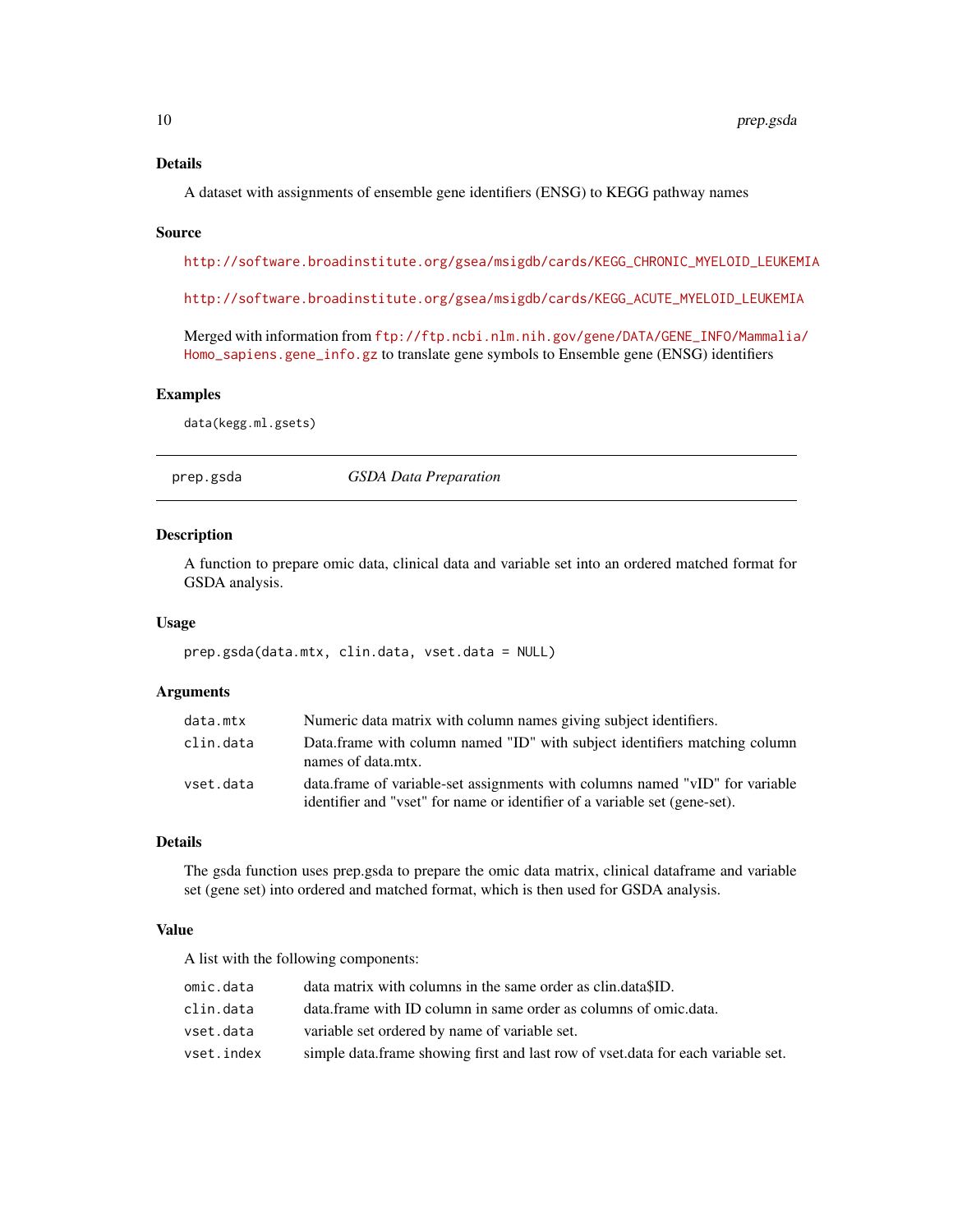# <span id="page-10-0"></span>prep.msigdb 11

# Author(s)

Xueyuan Cao <xcao12@uthsc.edu> and Stanley Pounds <stanley.pounds@stjude.org>

# References

Cao X and Pounds S (2021) Gene-Set Distance Associations (GSDA): A Powerful Tool for Gene-Set Association Analysis.

# See Also

[gsda](#page-7-1)

#### Examples

```
data(target.aml.clin)
data(target.aml.expr)
data(kegg.ml.gsets)
gsdaprep=prep.gsda(target.aml.expr,
         target.aml.clin,
         kegg.ml.gsets)
```
prep.msigdb *Preparation of MSigDB for GSDA*

# Description

This function prepares the gene sets of a species in MsigDB for gene-set distance analysis.

#### Usage

```
prep.msigdb(species = "Homo sapiens", vset = "gs_name", vID = "gene_symbol")
```
# Arguments

| species | Name of species in MSigDB.                                             |
|---------|------------------------------------------------------------------------|
| vset    | Name of MSigDB column to use as vset in gsda, default is "gs name".    |
| vID     | Name of MSigDB column to use as vID in gsda, default is "gene_symbol". |

# Details

Take a species from MsigDB (https://www.gsea-msigdb.org/gsea/msigdb/index.jsp), extract gene set definiton and prepare a data frame with gene sets and genes to be used as vset.data in the gsda function.

# Value

A two-column data.frame with the columns vset and vID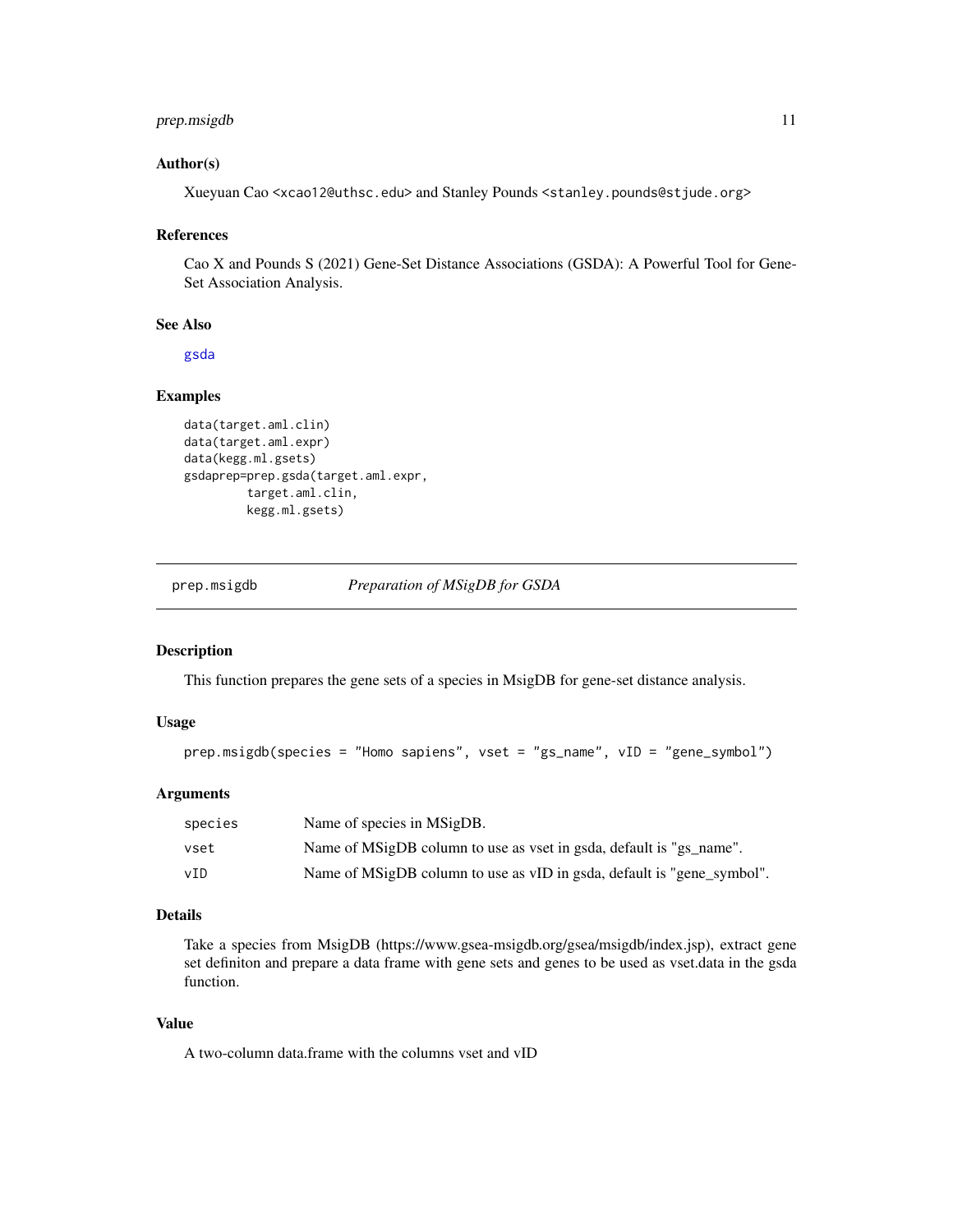# <span id="page-11-0"></span>Author(s)

Xueyuan Cao <xcao12@uthsc.edu> and Stanley Pounds <stanley.pounds@stjude.org>

#### References

Cao X and Pounds S (2021) Gene-Set Distance Associations (GSDA): A Powerful Tool for Gene-Set Association Analysis.

# Examples

gsets=prep.msigdb() head(gsets)

<span id="page-11-1"></span>print.bdc *Print Method for Best Distance Correlation*

# Description

Print the result of the best distance correlation (best.dist.corr)

#### Usage

## S3 method for class 'bdc'  $print(x, \ldots)$ 

# Arguments

|         | a class of bdc                                    |
|---------|---------------------------------------------------|
| $\cdot$ | further arguments passed to or from other methods |

# Details

Print the summary of result of best distance correlation to stdout.

# Value

No return value, called for side effects

#### Author(s)

Xueyuan Cao <xcao12@uthsc.edu> and Stanley Pounds <stanley.pounds@stjude.org>

#### References

Cao X and Pounds S (2021) Gene-Set Distance Associations (GSDA): A Powerful Tool for Gene-Set Association Analysis.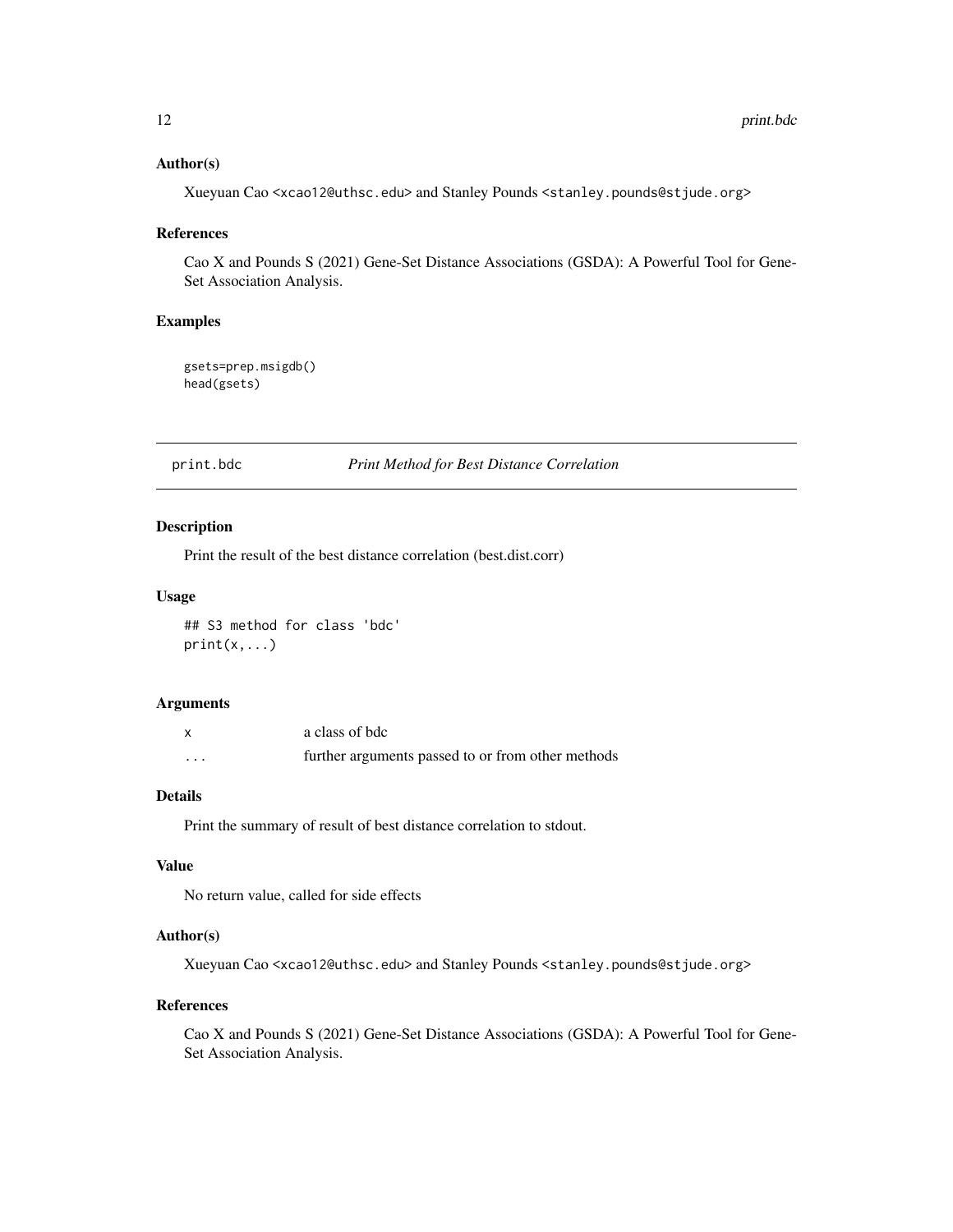#### <span id="page-12-0"></span>print.dcor and the state of the state of the state of the state of the state of the state of the state of the state of the state of the state of the state of the state of the state of the state of the state of the state of

# See Also

[print.dcor](#page-12-1), [print.gsda.result](#page-13-1)

#### <span id="page-12-1"></span>print.dcor *Print Method for Distance Correlation*

# Description

Print the summary of result of distance correlation (dist.corr function).

# Usage

## S3 method for class 'dcor' print(x,...)

# Arguments

|                      | result of dist.corr, class dcor                   |
|----------------------|---------------------------------------------------|
| $\ddot{\phantom{0}}$ | further arguments passed to or from other methods |

# Details

Print the summary of result of distance correlation to stdout.

# Value

No return value, called for side effects

#### Author(s)

Xueyuan Cao <xcao12@uthsc.edu> and Stanley Pounds <stanley.pounds@stjude.org>

# References

Cao X and Pounds S (2021) Gene-Set Distance Associations (GSDA): A Powerful Tool for Gene-Set Association Analysis.

# See Also

[print.bdc](#page-11-1), [print.gsda.result](#page-13-1)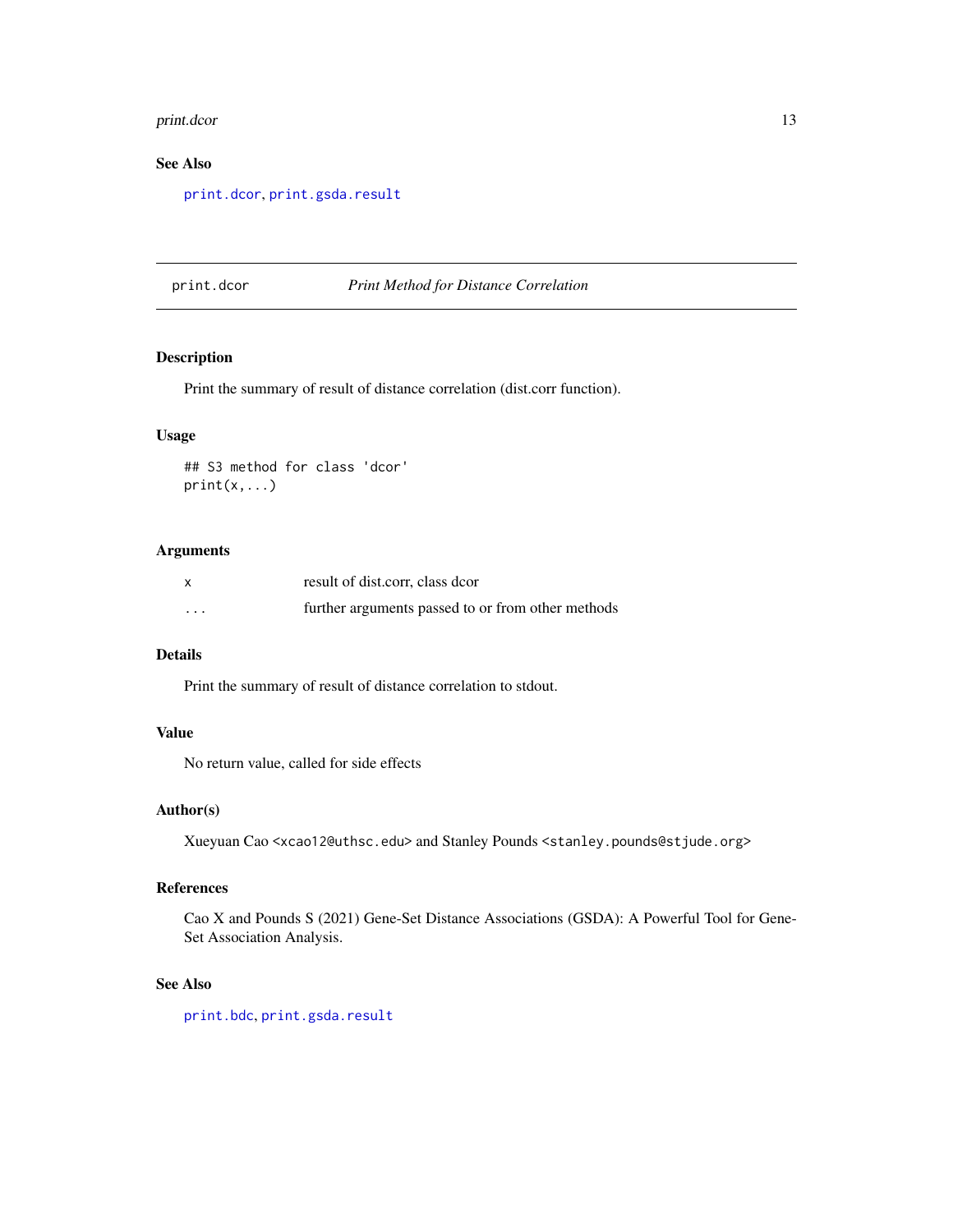<span id="page-13-1"></span><span id="page-13-0"></span>print.gsda.result *Print Method for GSDA Result*

# Description

Print the of result of gene-set distance analysis (gsda function).

# Usage

```
## S3 method for class 'gsda.result'
print(x,...)
```
# Arguments

|          | result of gene-set distance analysis (gsda function) |
|----------|------------------------------------------------------|
| $\cdots$ | further arguments passed to or from other methods    |

#### Details

Print the result of gene-set distance analysis to stdout.

# Value

No return value, called for side effects

# Author(s)

Xueyuan Cao <xcao12@uthsc.edu> and Stanley Pounds <stanley.pounds@stjude.org>

# References

Cao X and Pounds S (2021) Gene-Set Distance Associations (GSDA): A Powerful Tool for Gene-Set Association Analysis.

# See Also

[print.dcor](#page-12-1), [print.bdc](#page-11-1)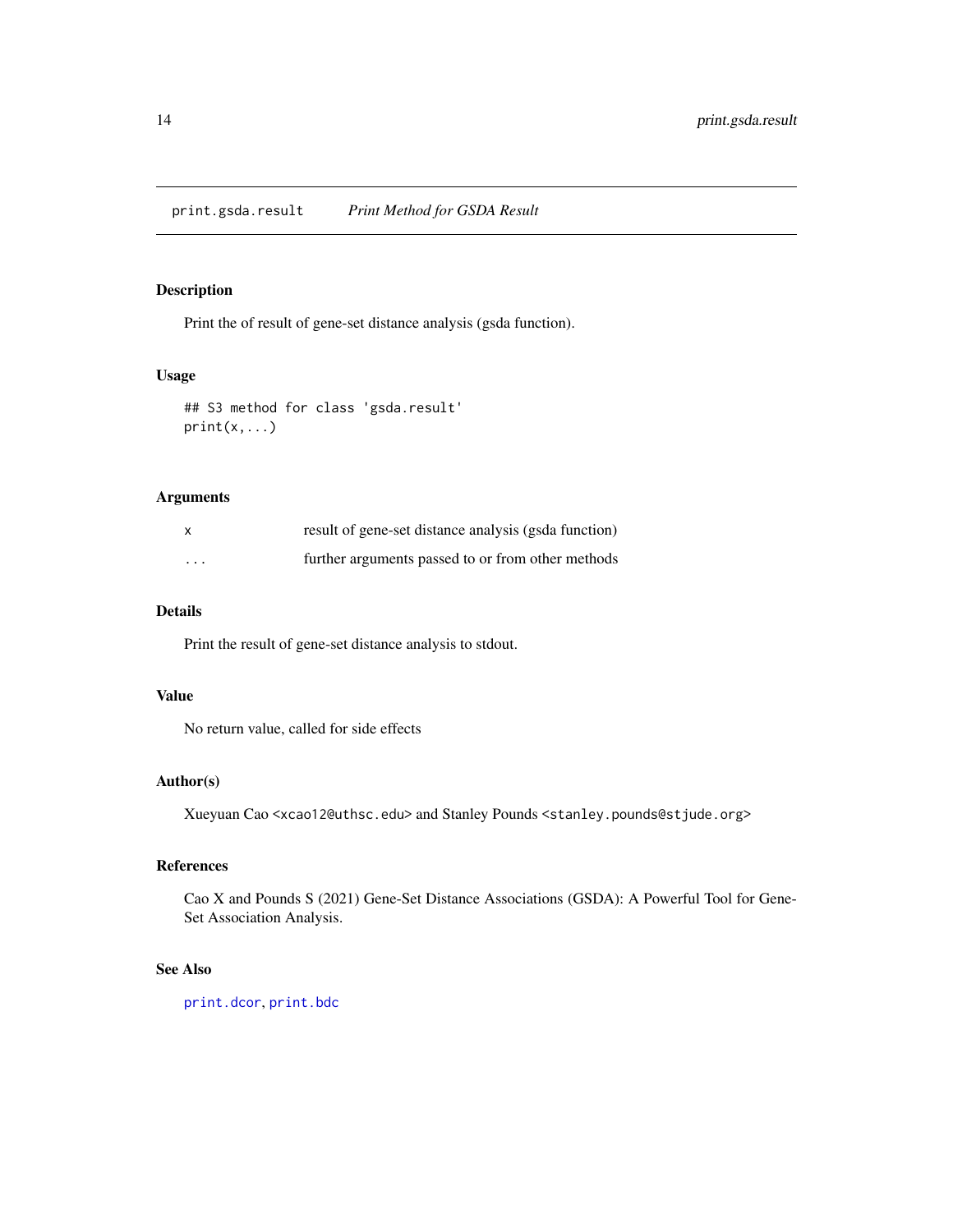<span id="page-14-1"></span><span id="page-14-0"></span>

#### Description

A function to calculate the distance for a survivial endpoint.

#### Usage

```
surv.dist(stime.evnt)
```
# Arguments

stime.evnt A data frame with time in first column and censor in second column.

#### Details

This function calculates the distance matrix for a censored event-time variable. The calculation is based on the formula in Section 2.4 of Cao and Pounds (2021). The distance metric for censored event-time data is based on the rank-based association statistic for this type of data proposed by Jung et al (2005).

# Value

A square matrix with nrow and ncol equal to the nrow of stime.evnt. Entry (i,j) of the result matrix gives the survival distance between subjects represented in rows i and j of stime.evnt.

#### Author(s)

Xueyuan Cao <xcao12@uthsc.edu> and Stanley Pounds <stanley.pounds@stjude.org>

#### References

Cao X and Pounds S (2021) Gene-Set Distance Associations (GSDA): A Powerful Tool for Gene-Set Association Analysis.

Jung SH, Owzar K, and George SL (2005) A mutiple testing procedure to associate gene expression levels with survival. Statistics in Medicine 24: 3077-88.

# See Also

[cat.dist](#page-4-1)

# Examples

```
data(target.aml.clin)
srv.dist=surv.dist(target.aml.clin[,c("efs.time","efs.evnt")])
```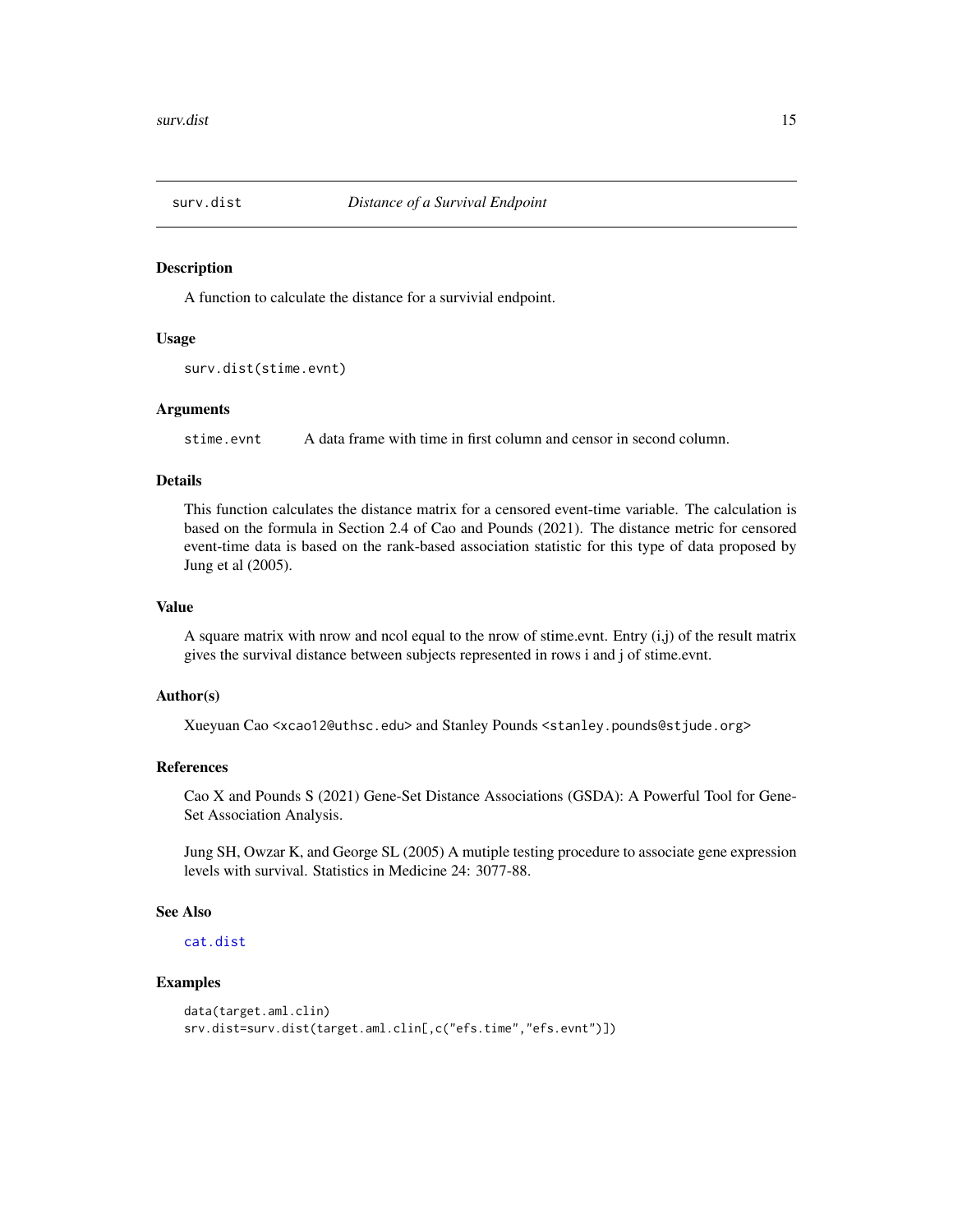<span id="page-15-0"></span>

#### Description

A dataset with subject identifier, survival time, and death indicator for 123 pediatric AML patients

# Usage

```
data("target.aml.clin")
```
#### Format

A data frame with 123 observations of the following 5 variables.

ID subject identifier, a character vector

Chloroma a character vector

logWBC a numeric vector

efs.time event-free survival time, a numeric vector

efs.evnt event indicator ( $0 =$  censored,  $1 =$  event) for efs.time, a numeric vector

# Details

A dataset with clinical data for each of 123 pediatric AML patients

## Source

obtained from <https://target-data.nci.nih.gov/Public/AML/clinical/harmonized/>

# Examples

data(target.aml.clin)

target.aml.expr *RNA-seq expression from the AML TARGET project*

# Description

A matrix of RNA-seq gene expression values for 123 pediatric AML patients from the TARGET project for genes in the KEGG AML and CML pathways

#### Usage

data("target.aml.expr")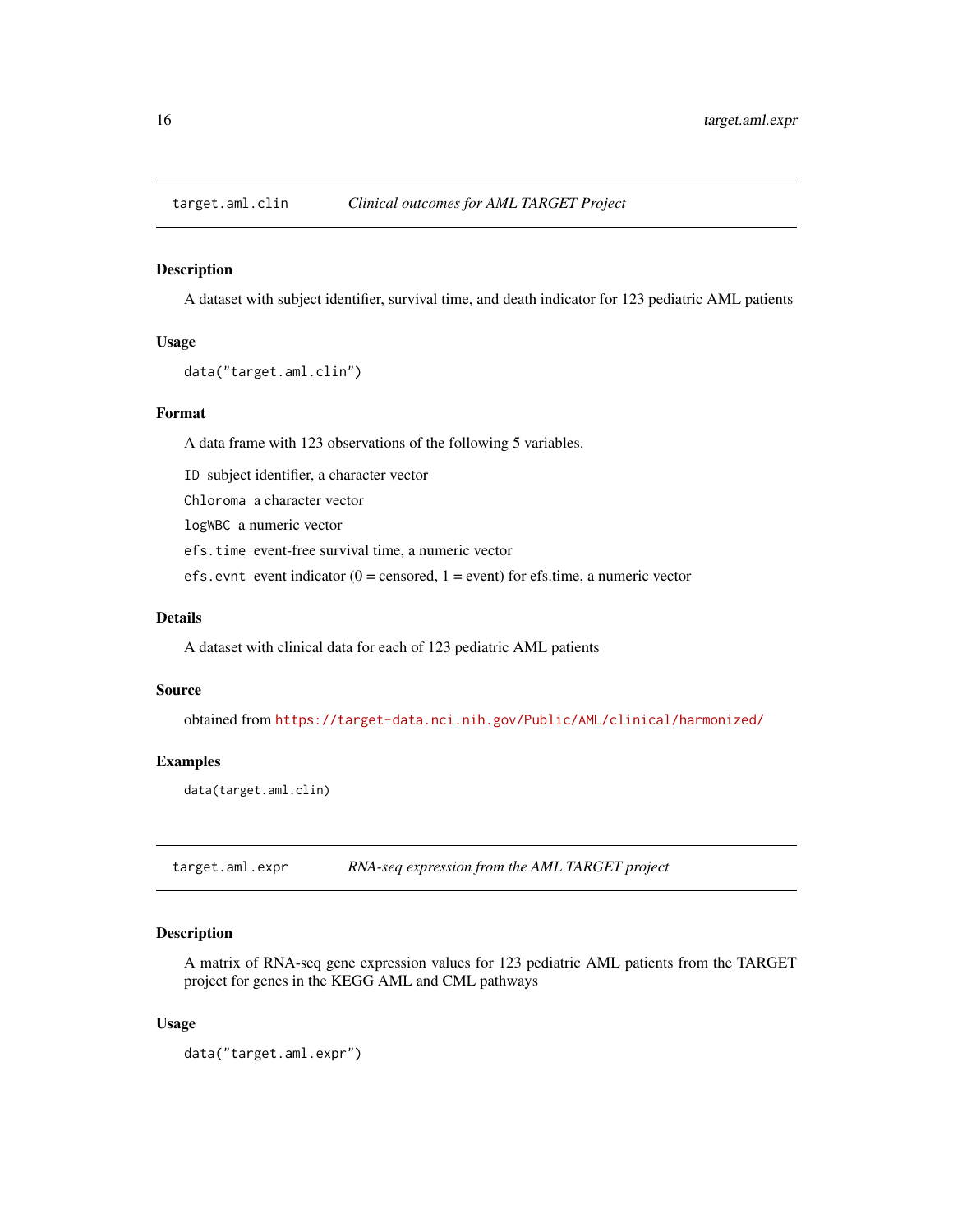#### <span id="page-16-0"></span>U.center 17

# Format

Each row contains the expression values of one 94 Ensemble genes for all 123 patients. Each column contains the expression values of all 94 Ensemble genes for one patient. The rownames give the Ensemble identifiers for the genes. The columns give the patient identifiers.

# Details

A RNA-seq dataset with expression levels in 94 ensemble gene identifiers for 123 pediatric AML patients

#### Source

<https://target-data.nci.nih.gov/Public/AML/mRNA-seq/L3/expression/>

# Examples

data(target.aml.expr)

<span id="page-16-1"></span>U.center *U Centering*

#### Description

U-center the distance matrix in preparation of computing distance correlations.

# Usage

U.center(d)

# Arguments

d A square numeric data matrix

#### Details

This funtion centers the distance matrix according to U-centering formula on page 6 of arXiv 1902.03291 paper

# Value

A centered data matrix

# Author(s)

Xueyuan Cao <xcao12@uthsc.edu> and Stanley Pounds <stanley.pounds@stjude.org>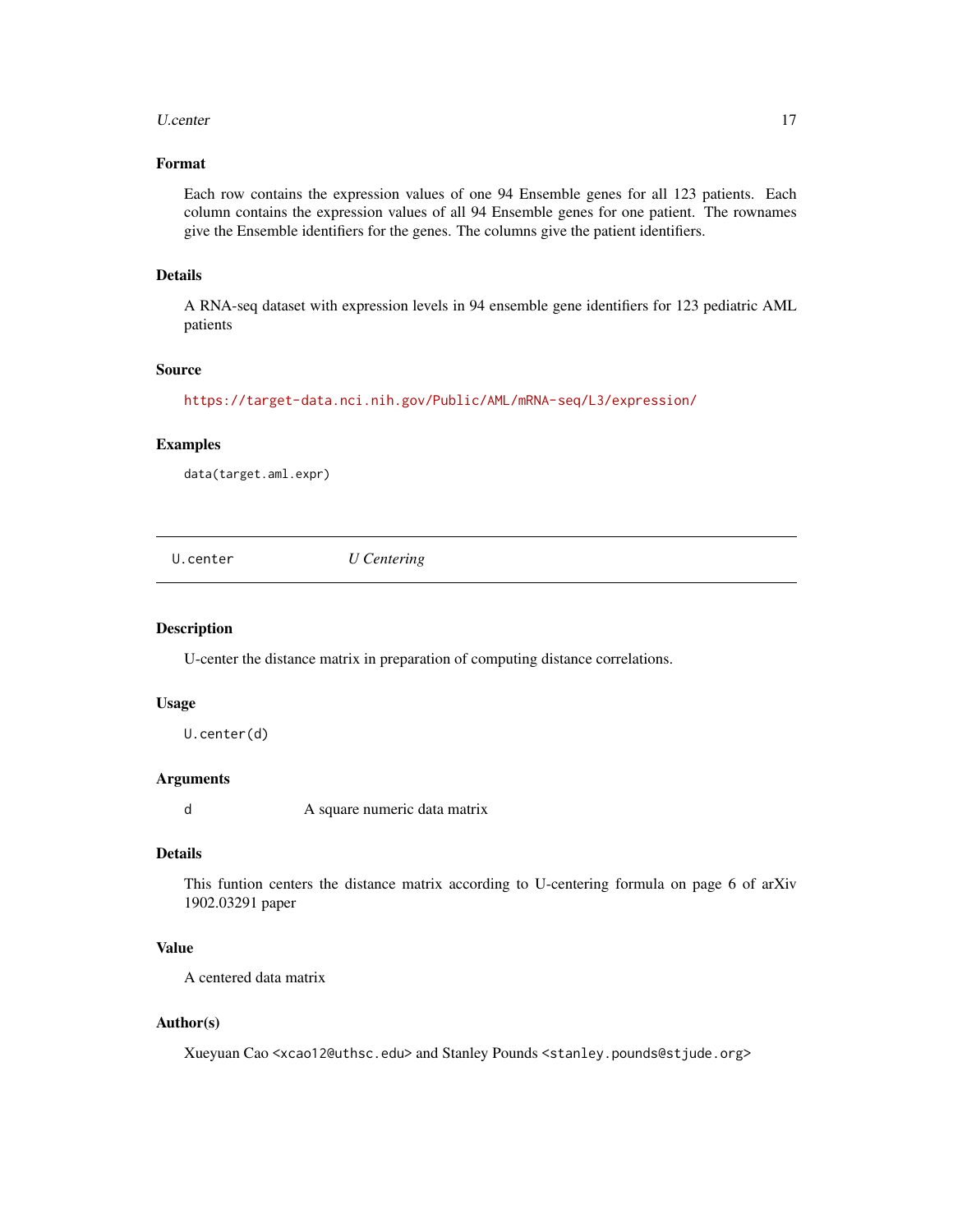# <span id="page-17-0"></span>References

Cao X and Pounds S (2021) Gene-Set Distance Associations (GSDA): A Powerful Tool for Gene-Set Association Analysis.

Zhu C, Yao S, Zhang X and Shao X. Distance-based and RKHS-based Dependence Metrics in High Dimension. arXiv:1902.03291

# See Also

[uc.dist](#page-17-1)

# Examples

```
data(target.aml.clin)
cd=cat.dist(target.aml.clin$Chloroma)
ud=U.center(cd)
ud[1:5,1:5]
```
<span id="page-17-1"></span>uc.dist *U-centered Distance Matrix*

#### Description

The function calculates the U-centered distance matrix for a variable.

#### Usage

 $uc.dist(X, dmeth = "me")$ 

#### **Arguments**

| X     | vector, matrix, or data frame to compute a distance matrix                                                                                                   |
|-------|--------------------------------------------------------------------------------------------------------------------------------------------------------------|
| dmeth | Distance method to use, options include "oe" for overall Euclidean, "me" for<br>marginal Euclidean, "om" for overall Manhattan, "mm" for marginal Manhattan, |
|       | "ct" for categorical, and "st" for censored survival time.                                                                                                   |

# Details

A distance matrix is first calculated for a scale or data frame of a variable. The distance matrix is then centered according to U-centering formula on page 6 of arXiv 1902.03291 paper.

# Value

For distance methods "oe", "om", "ct", and "st", one matrix of overall distances computed using data from all variables. For distance methods "me" and "mm", an array of distance matrices, one distance matrix per variable.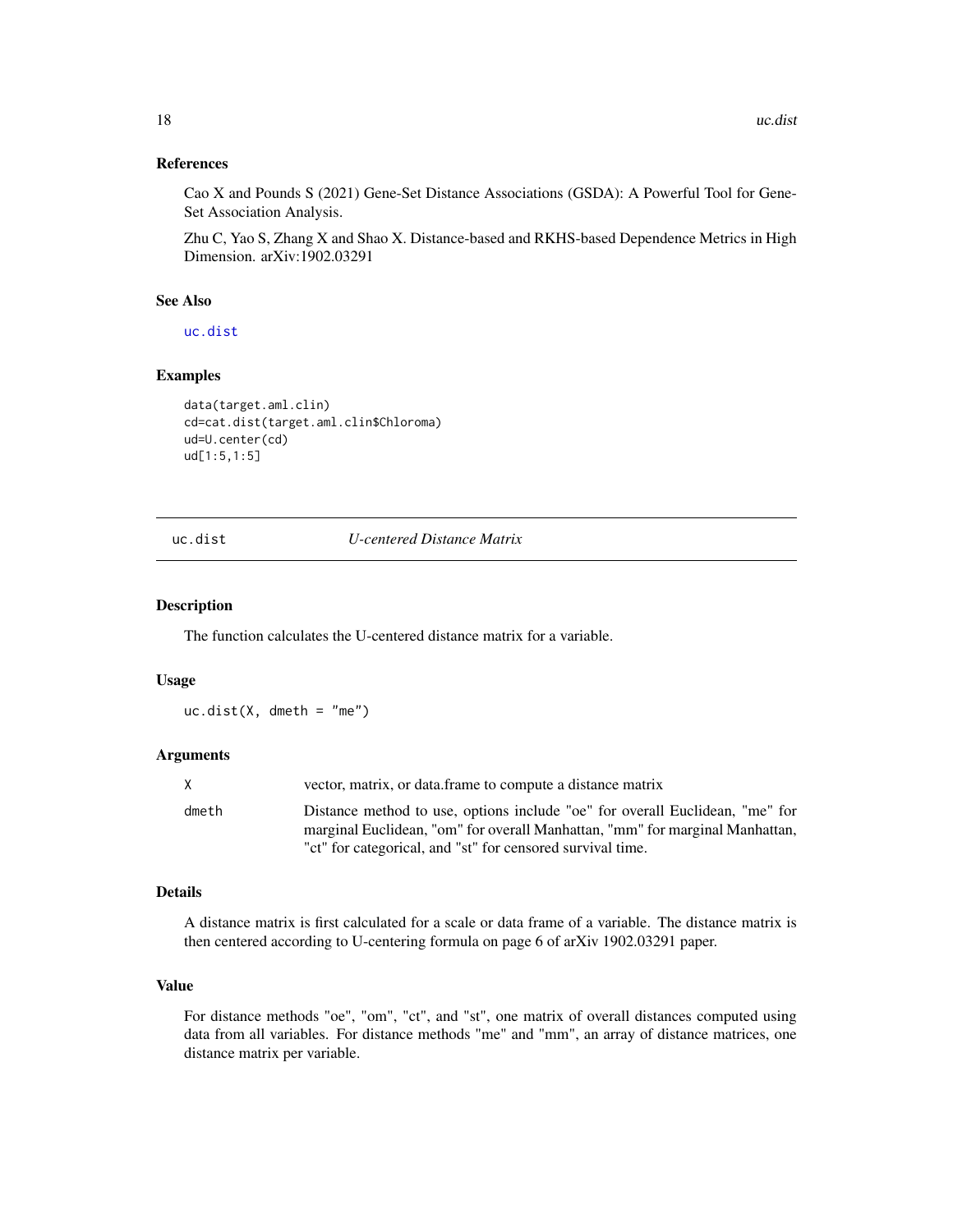```
write.gsda.csv.file 19
```
#### Author(s)

Xueyuan Cao <xcao12@uthsc.edu> and Stanley Pounds <stanley.pounds@stjude.org>

#### References

Cao X and Pounds S (2021) Gene-Set Distance Associations (GSDA): A Powerful Tool for Gene-Set Association Analysis.

Zhu C, Yao S, Zhang X and Shao X. Distance-based and RKHS-based Dependence Metrics in High Dimension. arXiv:1902.03291

#### See Also

[U.center](#page-16-1), [prep.gsda](#page-9-1)

# Examples

```
data(target.aml.expr)
target.aml.expr=sqrt(target.aml.expr)
target.aml.expr=t(target.aml.expr)
oe.dist=uc.dist(target.aml.expr,"oe") # overall Euclidean
```
write.gsda.csv.file *Write GSDA Result to a Comma Delimited File*

#### Description

Write a gene-set distance analysis result to a comma delimited file (.csv)

#### Usage

```
write.gsda.csv.file(gsda.result, out.file)
```
# **Arguments**

| gsda.result | A class of gene-set distance analysis result |
|-------------|----------------------------------------------|
| out.file    | A .csv file name with directory              |

# Value

A saved .csv file.

# Author(s)

Xueyuan Cao <xcao12@uthsc.edu> and Stanley Pounds <stanley.pounds@stjude.org>